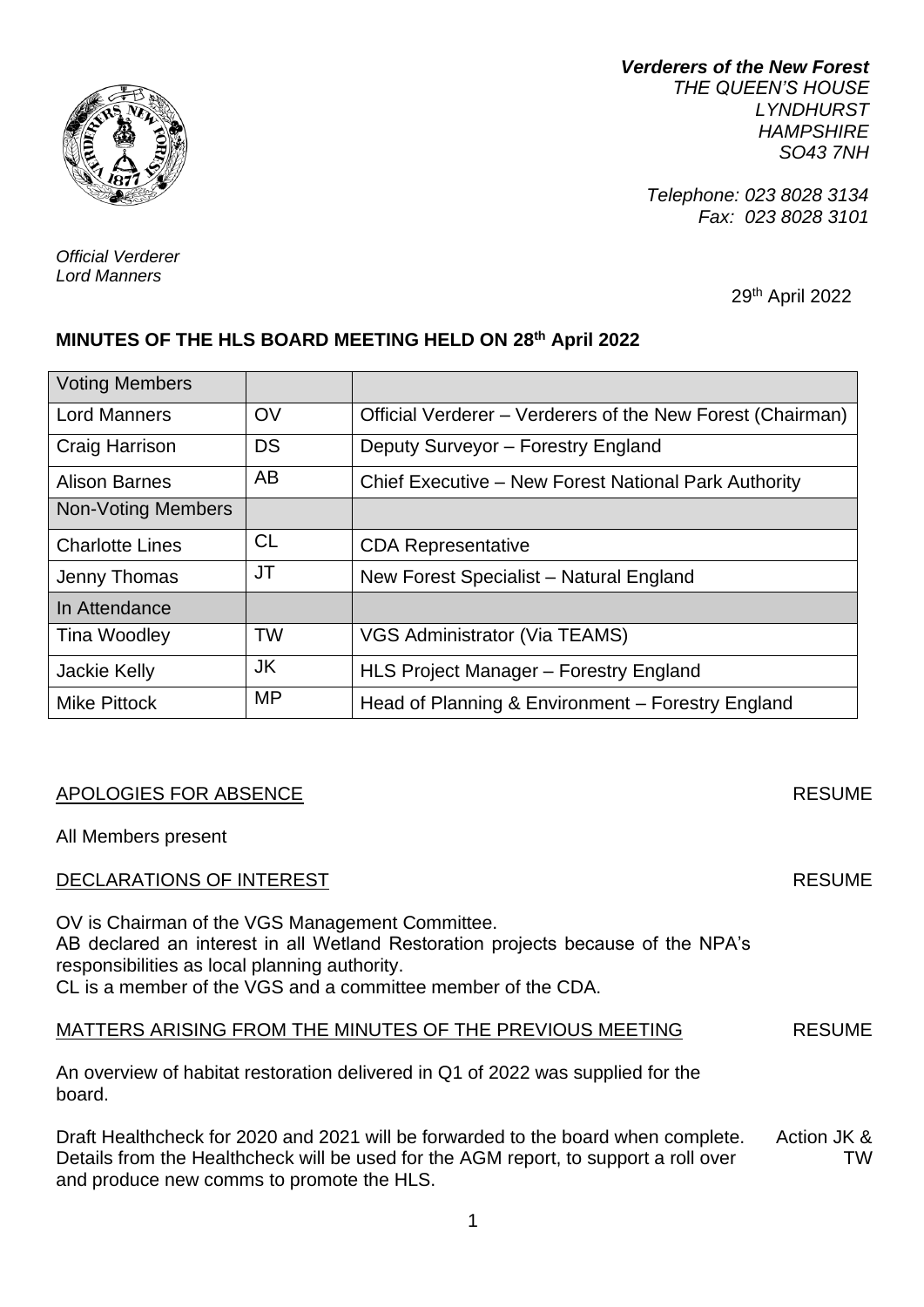Four priority sites have been identified for the first set of Inclosure Restoration Action Plans: Dur Hill, Slufters North, Markway and Turfhill. The proposal is to engage a contractor to work in collaboration with FE staff to draw up a plan for each site – these will be practical plans with a map and a clear list of actions needed to restore each site to favourable condition. This will then work as a template for work on other Verderers Inclosures that are planned later in the design plan. MP thought this plan may be achievable within the next year. AB felt it would be important to be able to quote an estimated cost per hectare for restoration to assist in securing future funding. OV requested a total possible hectarage and notional cost per hectare for the next board meeting.

A Rhododendron Survey is due to be commissioned and carried out in 2023. The survey will map the location and height/size of rhododendron, which will be used to plan future work programmes. AB asked if the NF Ambassadors could be engaged to assist with the survey. JK to investigate the possibility. Survey brief and cost TBC. Action JK

The recruitment process for a new Verge Restoration Officer is underway with the closing date for applications being 2nd May. JK reported that a lot of interest has been shown in the post. Action JK

A synopsis of the species surveys will be included in the Healthcheck document.

# PROGRAMME AND SUMMARY

The board studied the latest Programme Register of spend to the end of March 2022 and projected spend to the end of December 2022 which included adjusted budgets to reflect inflation.

TW reported that the annual VGS grants had been paid at the beginning of April. FE Claim 29 is due by the end of April.

AB asked if the budget for the Wetland repair and maintenance was an ongoing annual outlay. JK informed the board that it would be an annual expense as it covered not only minor repairs to any of the previously restored sites but also enhancement of those sites as new methods are found and reacting to the natural system as it changes whilst bedding in. JT commented that many completed restorations never need any additional work, whilst others need work due to the changing weather patterns causing for example wash outs until the site has vegetated over and stabilised.

# FE UPDATE

## Staff Update

HLS Monitoring Officer Grace Herve has left the HLS Team at the end of March to take a temporary role at Dorset Wildlife Trust. She will return to FE after 1 year. Preparations are underway to recruit a replacement. HLS Works Supervisor, Laura Ortiz Garcia is taking 2 year career break from FE and recruitment is underway for a replacement.

## Terrestrial Restoration

## Ridge & Furrow Removal and Stump Shearing

Following a site meeting at Turf Hill with the Verderers and the NPA Archaeologists, further work was carried out to remove ridges and furrows in an area where stump shearing had been carried out in autumn 2021 (2.4ha.) The agreed method was overseen by the archaeologist. The OV commented that the NPA Archelogy team had been very helpful and supportive. Further survey for unexploded ordnance was

## **RESUME**

RESUME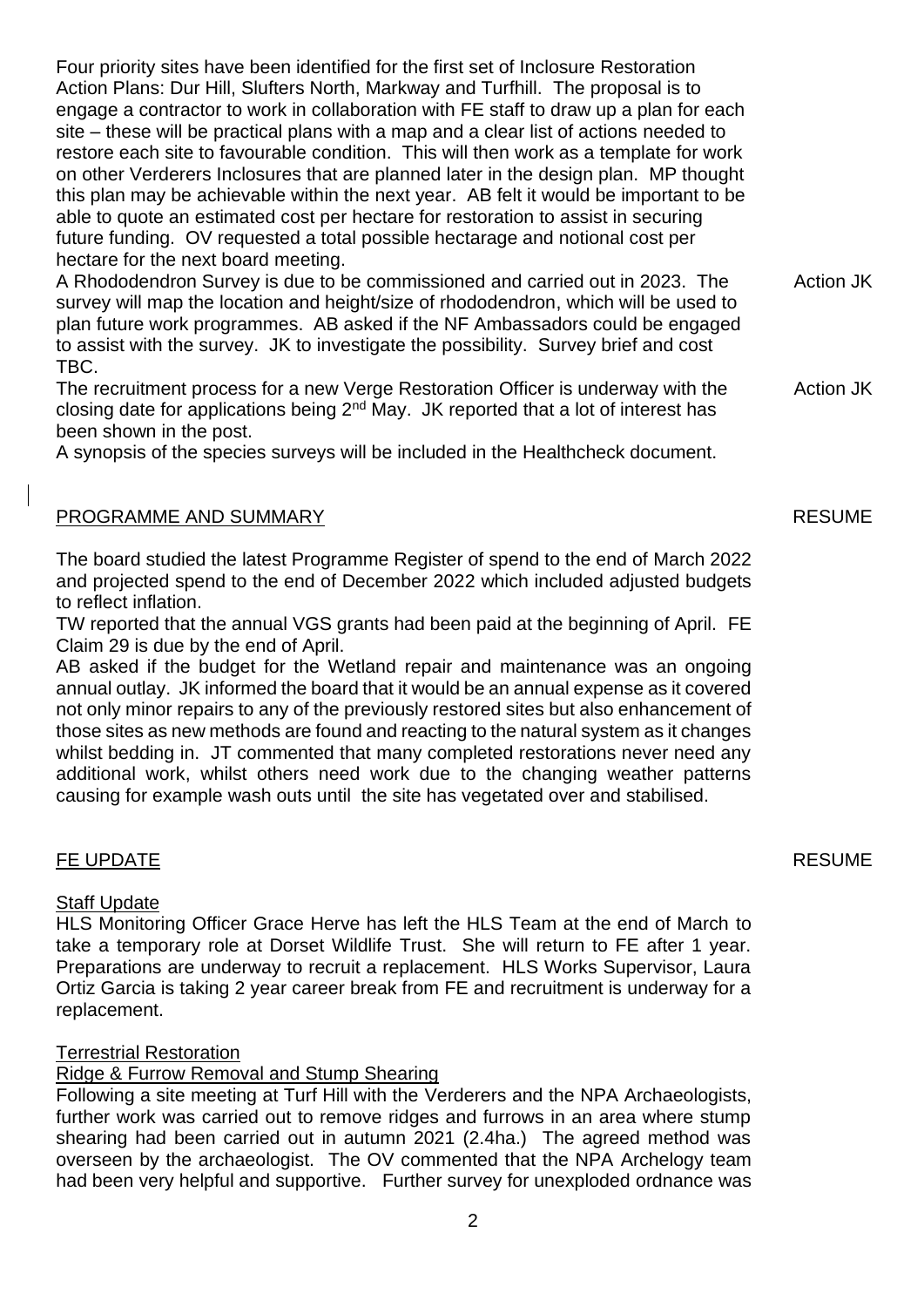carried out at Dunces Arch which confirmed that works can go ahead in the areas where intrusive restoration work is planned This site is now programmed for autumn 2022.

Preparation and planning is also underway to restore new clear fell areas at Knightwood and Matley Ridge in the 2022/23 winter work programme. Future sites will depend on the timing of planned felling through the Forest Design Plan. Potential sites that may come forward in 2022/23 include Turf Hill, Millersford and Markway. AB asked if there was a list of units that had been upgraded to favourable. JT replied

that in excess of 6000ha had been re categorized since 2011 with many areas still to be assessed.

#### Rhododendron Management

The winter programme to cut rhododendron bushes and burn arisings focused on areas at Allum Green and Little Wootton Inclosure. Planning is underway for the summer spraying programme to include sites at Dibden, Woodcrates, Turf Hill, Fawley, Dunces Arch, Litte Wootton and Allum Green.

#### Lost Lawns

The planned restoration in Tantany Wood (3.2ha.) is programmed in for winter 2022/23 pending further survey for archaeology and potential unexploded ordnance. Plans will be made to manage any constraints. Further sites from Neil Sanderson's Lost Lawns Report are planned for consultation in May 2022. CL asked to be included in the consultation list to arrange the CDA representative.

Action JK

Action JT

#### Mature Pine Felling and Seedling and Sapling Pine Removal

A consultation site visit for phase 3 at Woodcrates took place in April 2022 and a record of the agreed works was circulated to attendees. Preparation and planning are underway for the work to be carried out in winter 2022/23. The OV thanked the team for producing prompt and detailed minutes

Work to tackle tree and scrub regeneration was completed at Dur Hill (13.5ha.) Longdown (25.6ha.) Ipley (13.7ha.) and Markway (18.8ha.). Further works as part of a rolling programme are planned for winter 2022/23 at Turf Hill (19.2ha.) Markway (27.2ha.) Durr Hill (22.7ha.) Longdown (22.4ha.) Dibden (5.5ha.) and Fawley (3.3ha.). Further work will be planned for winter 2022/23 to clear collapsed willow at Holmsley and Fort Bog to benefit slender cottongrass.

## Bracken Management

The programme for 2022 will again focus on forage harvesting operations due to the ongoing restrictions on using Asulam.

#### Holly Pollarding

Six sites were worked in winter 21/22 under the HLS project, Canterton Wood, Shave Green, French's Bushes, Red Shoot Plain, Black Bush and Stricknage Wood. This is a rolling programme of work that aims to treat all 'urgent priority' and 'priority' areas within 29 woodlands over the next 3-5 years. JT noted that this is critical work as the old growth pasture woodlands support an internationally important lichen assemblage.

## Verge Restoration

The VRO has been working with residents/ locals and partner organisations to install protection measures and change behaviours to protect the forest verges.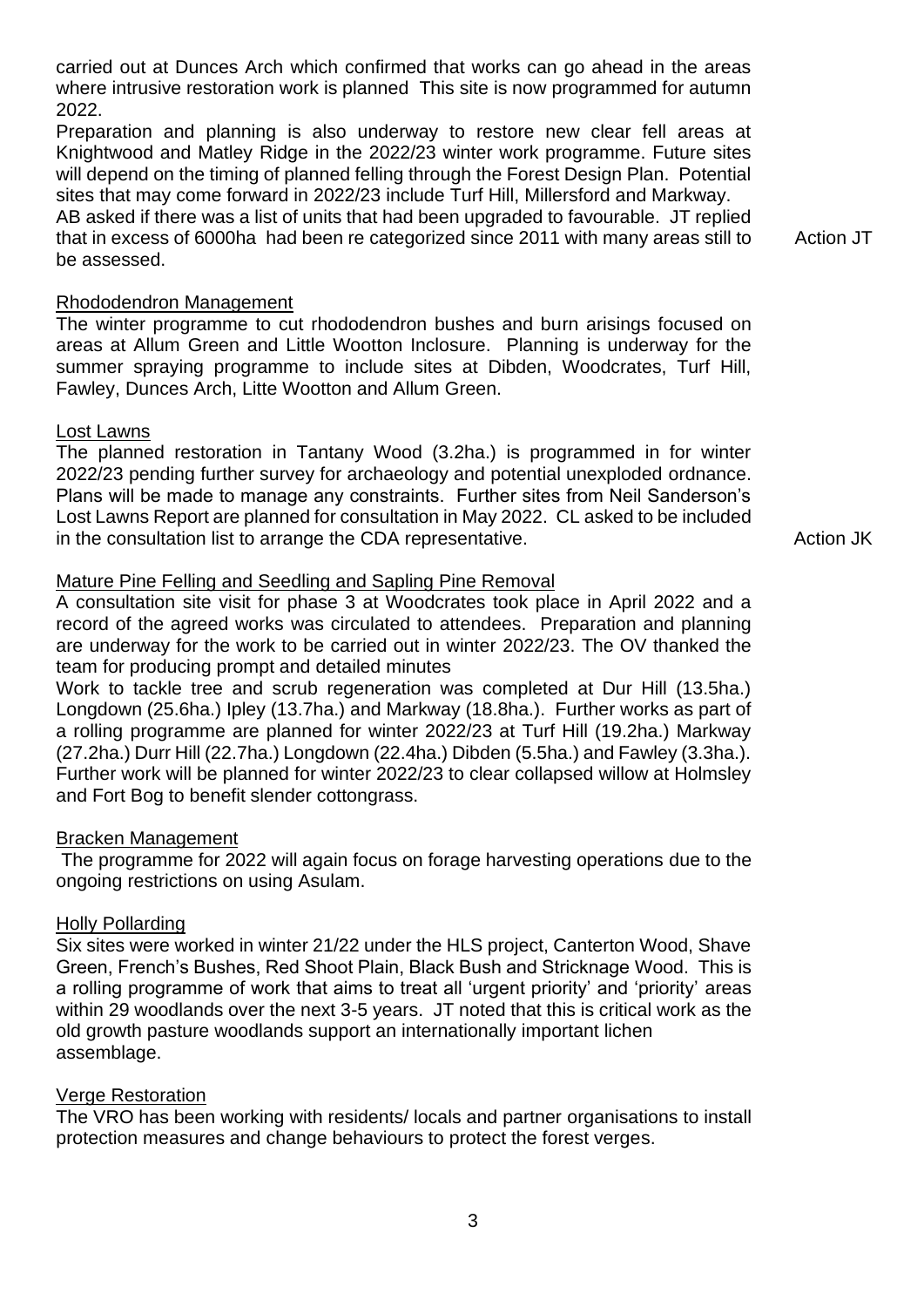## Thinning A & O Plots

A new programme of work is being planned to carry out much needed thinning of A&O regeneration plots. Work will begin in winter 2022/23 at Bratley Wood to establish a more natural A&O woodland structure going forwards. Works are also planned for Brook Wood and Bramshaw Wood.

#### Wetland Restoration

The programme of enhancement works planned for summer 2022 include Claypits Bottom, Deadman Bottom, Amberslade, North Slufters Inclosure, Pondhead, The Noads Mire, Cowleys Heath East and Shirley Holms Mire. A new 4 year contract for wetland maintenance is being set up to replace the expired framework. Bids are due to be evaluated in May and contracts awarded in June.

.

#### New Forest Freshwater and Wetlands Restoration Forum (FWRF)

The Forum meeting was held in March to review the Evidence and Monitoring plan. The Chair of the Forum has stepped down and the secretariat is leading the process to appoint a new chair.

## Wetland Restoration Monitoring

The HLS monitoring Officer left the team at the end of March for 1 year. The options are being considered for recruiting a replacement bearing in mind any adjustments to the monitoring programme that may be needed to deliver the recommendations in the final agreed FWRF Evidence and Monitoring Plan.

The HLS Website pages for Surveys and Monitoring have been updated to include new pages for the different techniques used for monitoring wetland restorations. More results will be added as they become available. A report summarising the results of the 2021 post restoration fish and freshwater invertebrates surveys has been finalised and published on the website. Contractors have carried out evaluation of the data collected at Harvestslade, North Slufters, Wootton and Pondhead. The results will feed into the 'monitoring case studies' that will be developed for each of these sites following the recommendations in the FWRF Evidence and monitoring plan. Repeat River Habitat surveys have been finalised for the 4 sites. The results from these will also feed into the monitoring case studies.

The board supported the proposal to commission site based 'monitoring case studies' to combine data from the various strands into a single succinct report for each site (North Slufters, Harvestslade, Pondhead and Wootton). The report would describe the site 5 years after restoration in the context of habitats present and the relevant measures of success.

Action JK

## Species Monitoring

A programme of vegetation monitoring at 4 new ridge and furrow restoration sites started in summer 2021 to monitor how sites respond after restoration from commercial forestry to open habitat. The contractor has completed the pre restoration surveys and delivered the first report summarising the baseline data. The first post restoration surveys are due to take place in summer 2023 (for sites that are restored winter 2022/23)

A reptile habitat suitability assessment and mitigation guidance for ridge and furrow restoration has been commissioned and is due to be complete by September 2022. Species surveys for the Six Spotted Crane Fly and the Beaulieu Dung Beetle to be commissioned for 2022. Surveys of the Brown Diving Beetle and the New Forest Mud Beetle to be commissioned for 2023.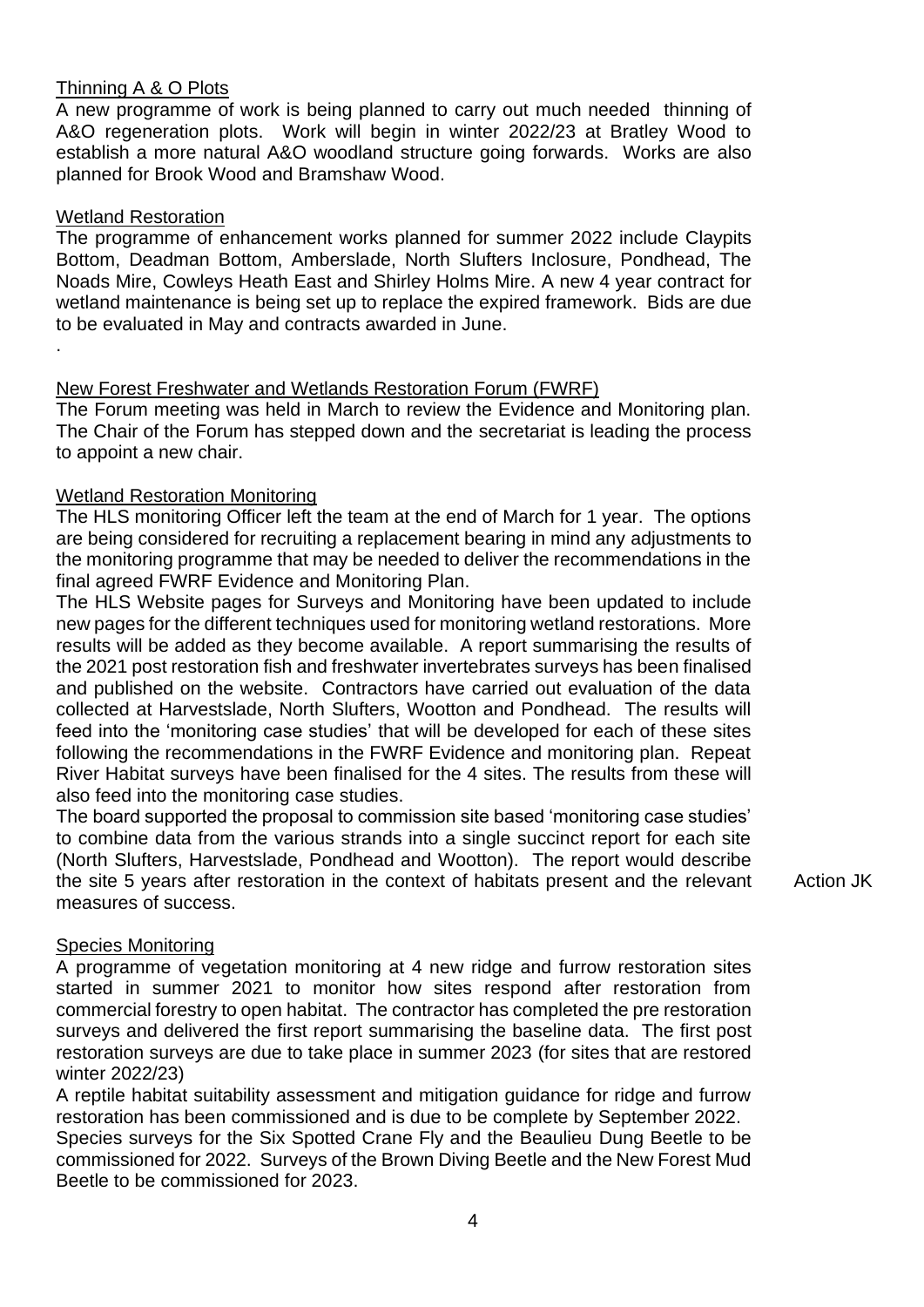# ENGAGEMENT AND INTERPRETATION OFFICER WRITTEN UPDATE

The board studied the report from the E&I Officer detailing work in the first quarter of 2022. This included reports on the media coverage of the visit from the rural Affairs Minister Lord Benyon in March. Promotion of World Wetlands Day, World Wildlife Day, International Day of Action for Rivers and Walking Wartime Britain.

Updates to the HLS Website are constantly being made and new content added. A short film of the rebuilding of Furzey Pound is due to released shortly. Promotion of the Stallion Scheme coming up in May and an animation highlighting the importance of Verges is also due to be released. The comms team have also been promoting the rarity and special qualities of the New Forest Heathland and the New Forest's Archaeology.

## HIWWT WRITTEN UPDATE

A comprehensive report of the work carried out by the HIWWT Non-Native plants team was studied by the board. This included details on the practical work undertaken by the project officer and volunteers on the open forest in 2022. Monitoring and control of Himalayan Balsam, Pitcher Plants, Monitoring Gaultheria and Cotoneaster. Also work undertaken by contractors to control Parrots Feather, Japanese Knotweed, Iris Iaevigata, Cotoneaster, American Skunk Cabbage, Golden Club, Gaultheria and Yellow Azalea. The board agreed in principle to continue to support the project into 2023/24.

#### LiDAR REPORT

 $\overline{A}$   $\overline{A}$   $\overline{A}$   $\overline{A}$ 

The board studied the report from the HLS Archaeology and Heritage Team. This covered the ongoing work and responses to new requests from the HLS team at a number of sites of planned restoration or ridge and furrow and stump removal. Also advising on sites of new verge restoration and bracken removal.

The processing of the winter 2019/2020 survey data is slowly continuing to covert the raw data to suitable records that can be submitted to the county historic environment records.

Work has begun to plan volunteer led surveys which will complete the gap filling exercise to complete the Heritage Mapping survey project.

#### FUTURE NEW FOREST ENVIRONMENTAL STEWARDSHIP SCHEME UPDATE **RESUME**

JT had no new updates but will keep the board informed if any news is released

| <u>AGM</u>                                                                                                                                                                                              | <b>RESUME</b>    |
|---------------------------------------------------------------------------------------------------------------------------------------------------------------------------------------------------------|------------------|
| TW confirmed that the AGM is booked for Thursday 15 <sup>th</sup> September 6pm at Hale<br>Village Hall. TW has contacted all HLS partners and contributors to ask for their<br>support on the evening. |                  |
| AOB                                                                                                                                                                                                     | <b>RESUME</b>    |
| CL requested a copy of the options around Penny Moor that are still being worked up                                                                                                                     | <b>Action JK</b> |
| CL requested an update on the FE Test and Trial in Dorset - MP will forward report.                                                                                                                     | <b>Action MP</b> |

**RESUME** 

 $\blacksquare$   $\blacksquare$   $\blacksquare$   $\blacksquare$   $\blacksquare$   $\blacksquare$   $\blacksquare$   $\blacksquare$   $\blacksquare$   $\blacksquare$   $\blacksquare$   $\blacksquare$   $\blacksquare$   $\blacksquare$   $\blacksquare$   $\blacksquare$   $\blacksquare$   $\blacksquare$   $\blacksquare$   $\blacksquare$   $\blacksquare$   $\blacksquare$   $\blacksquare$   $\blacksquare$   $\blacksquare$   $\blacksquare$   $\blacksquare$   $\blacksquare$   $\blacksquare$   $\blacksquare$   $\blacksquare$   $\blacks$